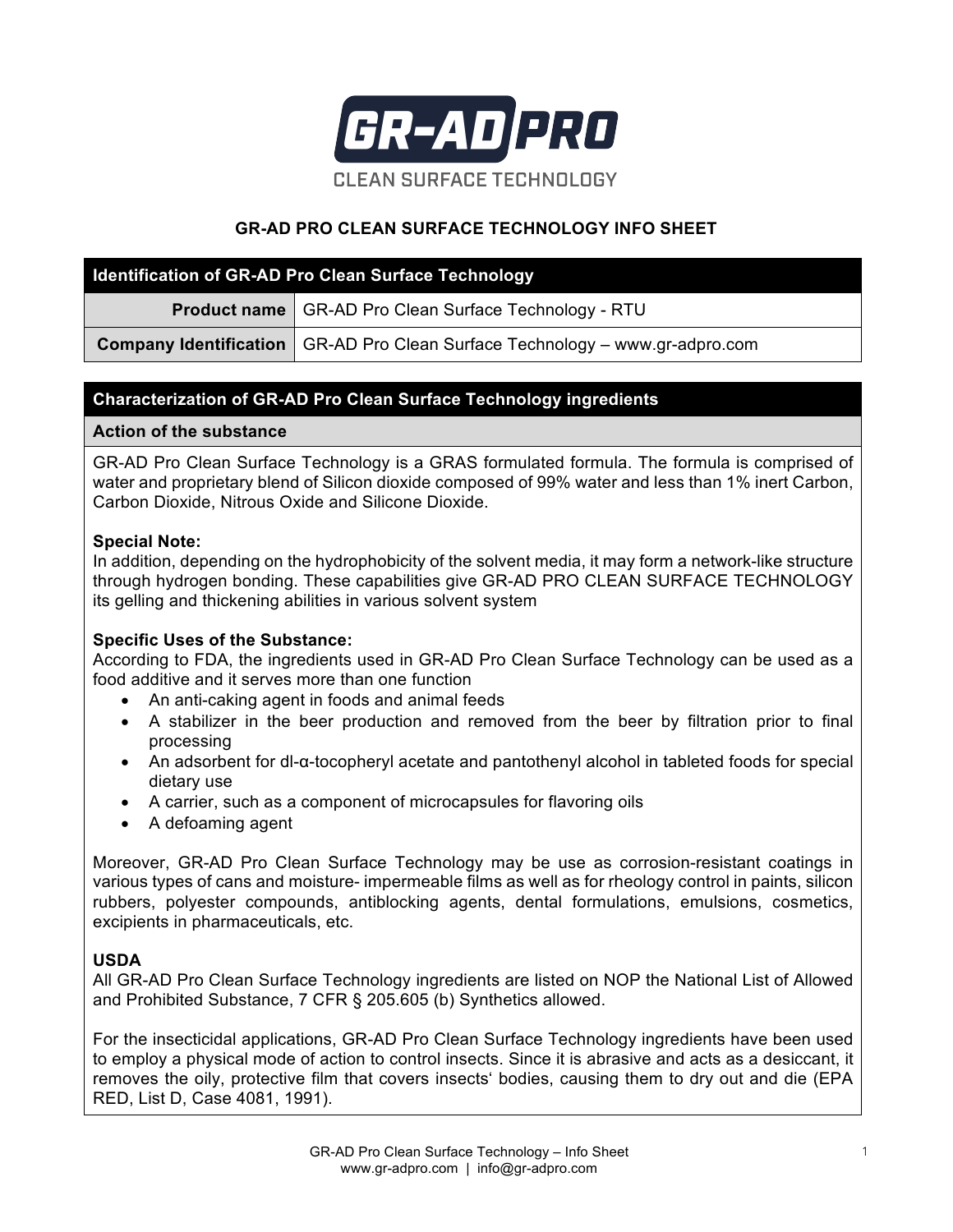## **Status**

#### **Domestic**

**FDA** — See the above, the Approved Legal Uses of the Substance section.

#### **International**

- **European Union** E 551 GR-AD Pro Clean Surface Technology ingredients are listed in Directive 92/2/EC of the European Parliament and of the Council, February 20, 1995.
- **Canada** GR-AD Pro Clean Surface Technology ingredients are in the list of food additives permitted for use in Canada. It may be used as an anticaking agent and miscellaneous agent (such as filtering and clarifying agent in beer, foaming agent in beverages, tableting aids).
- **Japan** GR-AD Pro Clean Surface Technology ingredients are listed on Table 1 related to Articles 12 and 21 of the Food Sanitation Law Enforcement Regulations. Last amendment November 29, 2005. Ministry of Health, Labor, and Welfare Ordinance No. 166.
- **IFOAM** GR-AD Pro Clean Surface Technology ingredients are is listed under the section III (Additives and Processing Aids) of IFOAM Indicative List of Substances for Organic Production and Processing. It is used as a processing aid for wine, fruit and vegetable processing, and gelatin production.
- **Codex (organic)** GR-AD Pro Clean Surface Technology ingredients are as an additive is permitted to use in herbs, spices, seasonings, and condiments (e.g. seasonings for instant noodles); also, as a processing aid, it may be used for gel or colloidal solution. Above information are listed in ANNEX 2 of the Guidelines for the Production, Processing, Labeling and Marketing of Organically Produced Foods.
- **European Union (organic)** GR-AD Pro Clean Surface Technology ingredients are listed under Section A (Food Additives, including Carriers) in ANNEX VIII of the Commission Regulation (EC) No 889/2008 of September 5, 2008. It is used in preparation of foodstuffs of plant origin as an anticaking agent for herbs and spices.
- **Canada (organic)** GR-AD Pro Clean Surface Technology ingredients are listed under Subsections 6.3 (Non-organic Ingredients Classified as Food Additives) and 6.6 (Processing Aids) of Section 6 (Permitted Substances Lists for Processing) of the Organic Production System Permitted Substances Lists. Amended October 2008 and December 2009 by Canadian General Standards Board.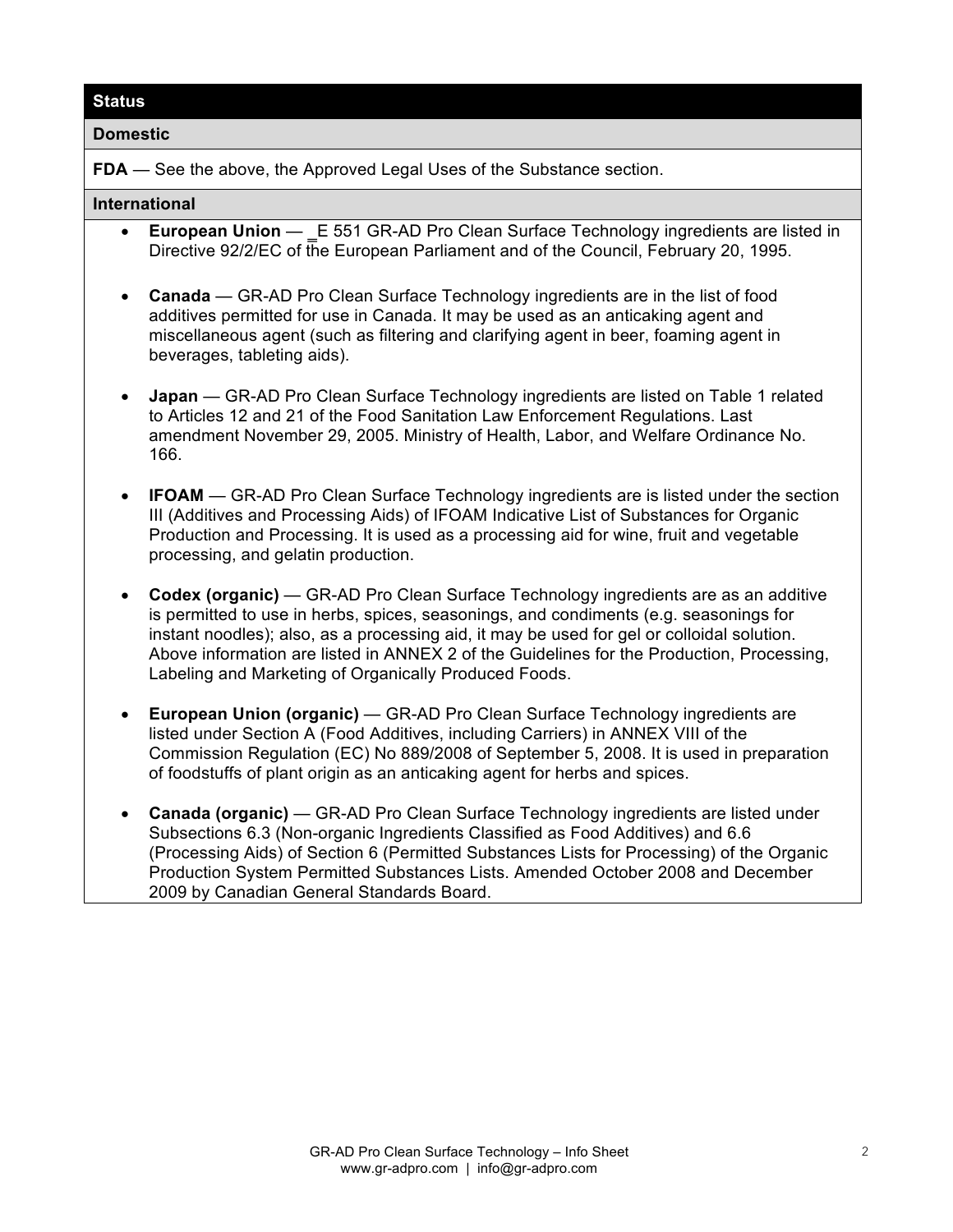# **Evaluation Questions for GR-AD Pro Clean Surface Technology to be used in Organic Handling**

## **GR-AD Pro Clean Surface Technology Formulation Breakdown**

As mentioned the formulation for GR-AD PRO CLEAN SURFACE TECHNOLOGY Product lines are a proprietary blend of Silicons and Amorphous silica. Please see definitions of other safe uses of our ingredients.

#### **Evaluation Questions**

**Evaluation Question #1: Discuss whether the petitioned substance is formulated or manufactured by a chemical process, or created by naturally occurring biological processes (7 U.S.C. § 6502 (21).**

GR-AD Pro Clean Surface Technology ingredients are abundantly found in the earth's crust. The ingredients of our formulation occur naturally in a variety of crystalline and amorphous forms. It appears as sand or quartz in soils and sediments; and as biogenic silica in organisms (such as diatoms, radiolarians, or silicoflagellates) and in plants (such as grass, rushes, rice or sugar cane) (OECD SIDS, SIAM 19, 2004). GR-AD Pro Clean Surface Technology ingredients are prepared for various purposes and used in particular applications

- 1. Naturally occurring sediment or rock that contain the amorphous form of silica include diatomite or diatomaceous earth, a hydrated form (e.g. opal), and an unhydrated form (e.g. flint). Diatomite is mined exclusively by opencast methods, using bulldozers and other similar equipment to remove the material (HSDB, TOXNET).
- 2. GR-AD Pro Clean Surface Technology ingredients are can be manufactured by three methods: a vapor-phase hydrolysis process, a wet process, or a surface-modified treatment (IARC, Vol. 68, 1997).
	- a. The vapor-phase hydrolysis process produced pyrogenic or fumed silica (CAS No. 112945-52-5) is based mainly on the combustion of volatile silane, especially silicon tetrachloride, in an oxygen- hydrogen burner. Primary particles (7-50 nm particle size) of amorphous silica fuse together in the high-temperature flame to vield stable aggregates of between 100 and 500 nm in diameter. These aggregates form micronsized agglomerates. The finely divided silica is separated from the hydrochloric acidcontaining off-gas stream in filter stations. The hydrochloric acid content of the product is commonly reduced to less than 100 ppm by desorbing the hydrochloric acid with air in a fluid-bed reactor.
	- b. The wet process is based mainly on the precipitation of amorphous silicon dioxide particles from aqueous alkali metal silicate solution by acid neutralization. Usually, sulfuric acid is used. Depending on the final pH of the solution, the following two different classes of synthetic amorphous silica can be obtained: (i) precipitated silica (CAS No. 112926-00-8) obtained in neutral or alkaline conditions; (ii) silica gel (CAS No. 112926-00-8) obtained under acidic condition. The main manufacturing steps include precipitation, filtration, washing, drying, and grinding.
	- c. Surfaces of modified silica have been rendered hydrophobic, for example, by silylation with dimethyl dichlorosilane. All forms of synthetic amorphous silica can be surface-modified physically or chemically. Most common treating chemical agents for silylation are organosilicon compounds. According to IARC's silica report (Vol. 68, 1997), less than 10% of the total production volume of synthetic amorphous silica is surface-modified.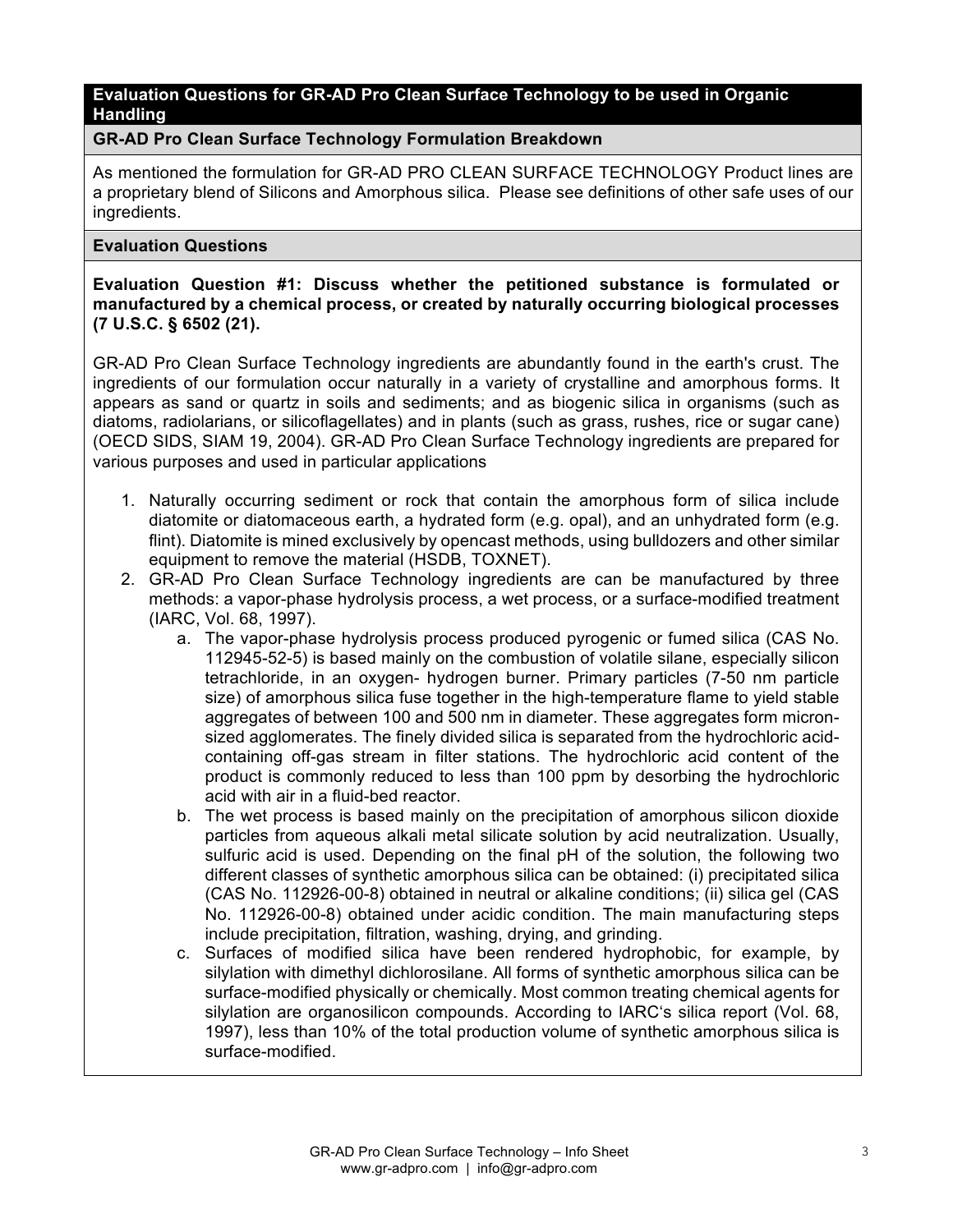**Evaluation Questions for GR-AD Pro Clean Surface Technology to be used in Organic Handling (continued)**

**Evaluation Questions (continued)**

**Evaluation Question #2: Provide a list of non-synthetic or natural source(s) of the petitioned substance (7 CFR § 205.600 (b) (1)).**

Of the several crystalline polymorphs of GR-AD Pro Clean Surface Technology ingredients found in nature, quartz is by far the most common being abundant in most rock types, notably granites, sandstones, quartzites, sands and soils; cristobalite and tridymite are found in volcanic rocks.

GR-AD Pro Clean Surface Technology ingredients are found in nature as biogenic silica and as silica glass of volcanic origin. Biogenic silica is any silica originating in living matter (known sources include bacteria, fungi, diatoms, sponges, and plants); the two most relevant biogenic silicas are those associated with fossilized diatoms and crop plants.

Diatomaceous earth (CAS No. 61790-53-2), originates from the skeletons of diatoms deposited on sea floors, contains typically 90% biogenic silica with small amounts of cristobalite and quartz (IARC, Vol. 69, 1997).

[Note: In the FDA regulations, diatomaceous earth is used or intended for use as inert carrier or anticaking agent in animal feeds in an amount not to exceed 2% by weight of the total ration, see 21 CFR §573.340; diatomaceous earth filler migrating to food from paper and paperboard products used in food packaging that are generally recognized as safe for its intended use, see 21 CFR §182.90. According to EPA, diatomaceous earth is used or intended for use for control of insects in the areas of food/feed processing and food/feed storage: that the food or feed is removed or covered prior to such use (40 CFR §180.1017); diatomaceous earth (less than 1% crystalline silica) is listed under List 4A—Minimal Risk Inert Ingredients. Furthermore, it is listed on NOP the National List of Allowed and Prohibited Substance (7 CFR §205.605 (a) Nonsynthetics allowed. ―Diatomaceous earth―food filtering aid onlyǁ).]

A variety of plants also produce biogenic silica. Internal silicification of plant tissues promotes structural integrity and affords protection against plant pathogens and insects. The silica content is especially high in grasses, and silica can account for approximately 20% of the dry weight of rushes, rice and sugar cane.

Amorphous silica in plants may be deposited as nodules or phytoliths. Some of the amorphous silica in plants (e.g. sugar cane, canary grass, wheat, rice, conifer needles) exists as fibers or spicules of various forms (IARC, Vol. 69, 1997).

In the invention of US Patent (No. 6843974 B2), it provides a method which is capable of extracting high purity amorphous silica from seed shell of various herbaceous plants (Kang, 2005). However, no information reviewed specifically address using seed shell of herbaceous plants for commercially produced amorphous silica.